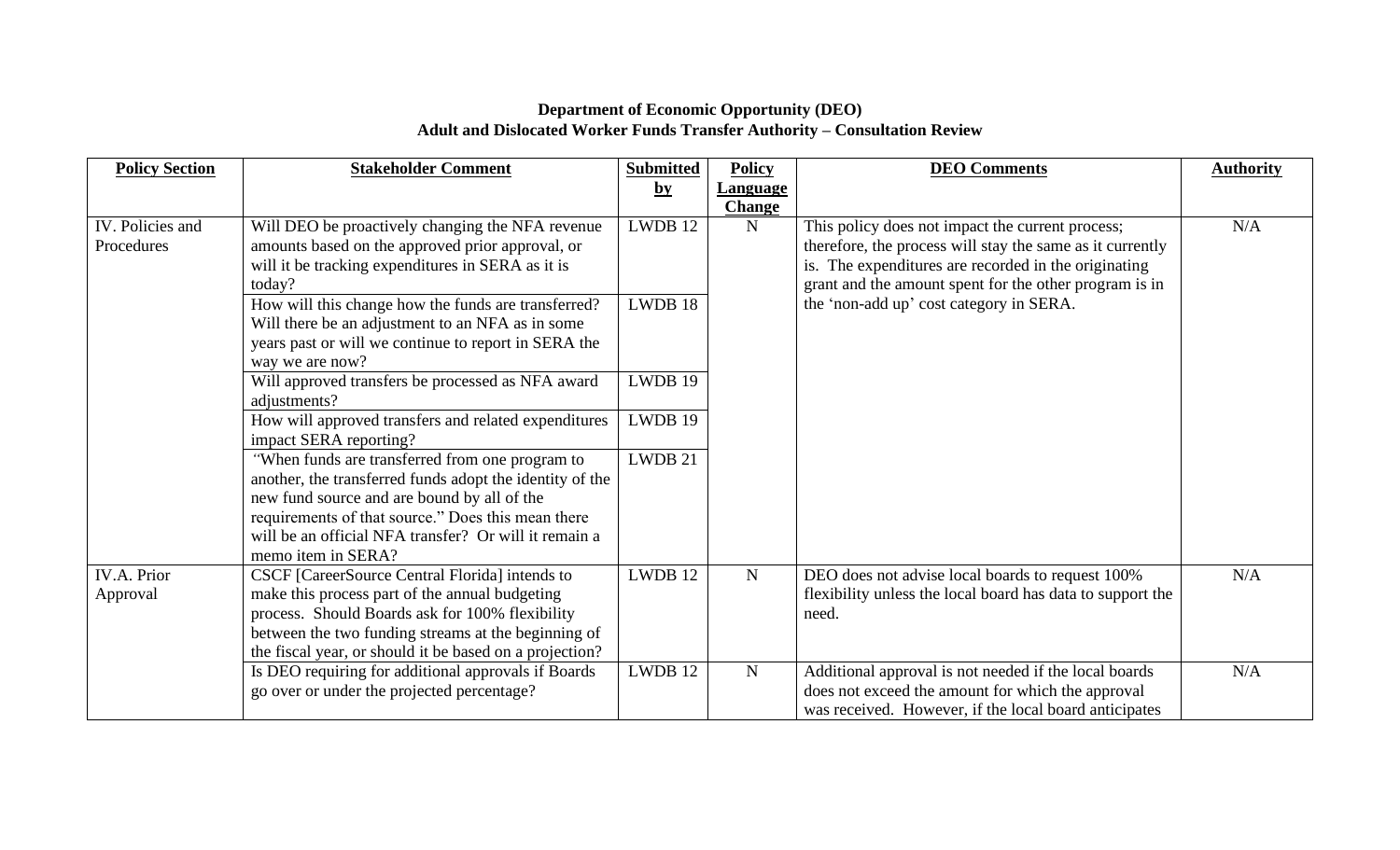|                                |                                                                                                                                                                                                                           |         |             | exceeding the approved amount, an additional transfer<br>request will be required.                                                                                                                                                                                                                        |                                               |
|--------------------------------|---------------------------------------------------------------------------------------------------------------------------------------------------------------------------------------------------------------------------|---------|-------------|-----------------------------------------------------------------------------------------------------------------------------------------------------------------------------------------------------------------------------------------------------------------------------------------------------------|-----------------------------------------------|
| <b>IV.A. Prior</b><br>Approval | How will this be tracked?                                                                                                                                                                                                 | LWDB 12 | ${\bf N}$   | Expenditures are tracked in the 'non-add up' cost<br>categories in SERA.                                                                                                                                                                                                                                  | N/A                                           |
| IV. B. Criteria                | How can we submit a prior approval for the depletion<br>of current funds? If the prior approval happens<br>throughout the year it may be difficult to obtain board<br>approval since they only meet on a quarterly basis. | LWDB 12 | ${\bf N}$   | Local boards should have locally established processes<br>for tracking expenditures, to include expenditure<br>projections based upon current spending patterns. The<br>timing of requesting to transfer funds will be up to the<br>local board to determine.                                             | N/A                                           |
|                                | CSCF has an annual outreach budget to inform the<br>community of the services available in our region.<br>CSCF does not currently do targeted outreach to the<br>"Adult" or "Dislocated Worker" population.               | LWDB 12 | ${\bf N}$   | The wording in the policy indicates, "A description of<br>outreach/marketing activities conducted to ensure<br>underserved populations were aware of available<br>services". It does not indicate targeted outreach to<br>specific program populations; rather, it references<br>underserved populations. | N/A                                           |
|                                | Will DEO be further defining "underserved<br>population?" Is this based on geographic location,<br>race, unemployment number by zip code?                                                                                 | LWDB 12 | ${\bf N}$   | No. This will be left up to local board discretion based<br>upon factors most critical to the local area.                                                                                                                                                                                                 | N/A                                           |
|                                | Is there any restriction on the number of transfer<br>requests a LWDB can make during a given PY?                                                                                                                         | LWDB 15 | $\mathbf Y$ | No.                                                                                                                                                                                                                                                                                                       | N/A                                           |
|                                | Will there be a limit to the number of transfers, or<br>can we request an amount and only transfer in<br>increments?                                                                                                      | LWDB 18 | $\mathbf Y$ | No. There will not be a limit.                                                                                                                                                                                                                                                                            | N/A                                           |
|                                | The policy requires excessive data to support<br>proposed transfer.                                                                                                                                                       | LWDB 21 | Y           | The policy has been revised to provide less criteria for<br>transfer requests that do not exceed 25% of the<br>program's annual allocation. Please see the following<br>response for additional context.                                                                                                  | N/A                                           |
|                                | Under Section B. Criteria for the transfer, seems<br>excessive in justification required: ii) description of<br>outreach services conducted and iii) labor market<br>conditions contributing to the need of the transfer. | LWDB 18 | ${\bf N}$   | Governors must have written policy in place to<br>evaluate transfer requests. The U.S. Department of<br>Labor – Employment and Training Administration<br>encourages the Governor's policy to consider the                                                                                                | Training and<br>Employment<br>Guidance Letter |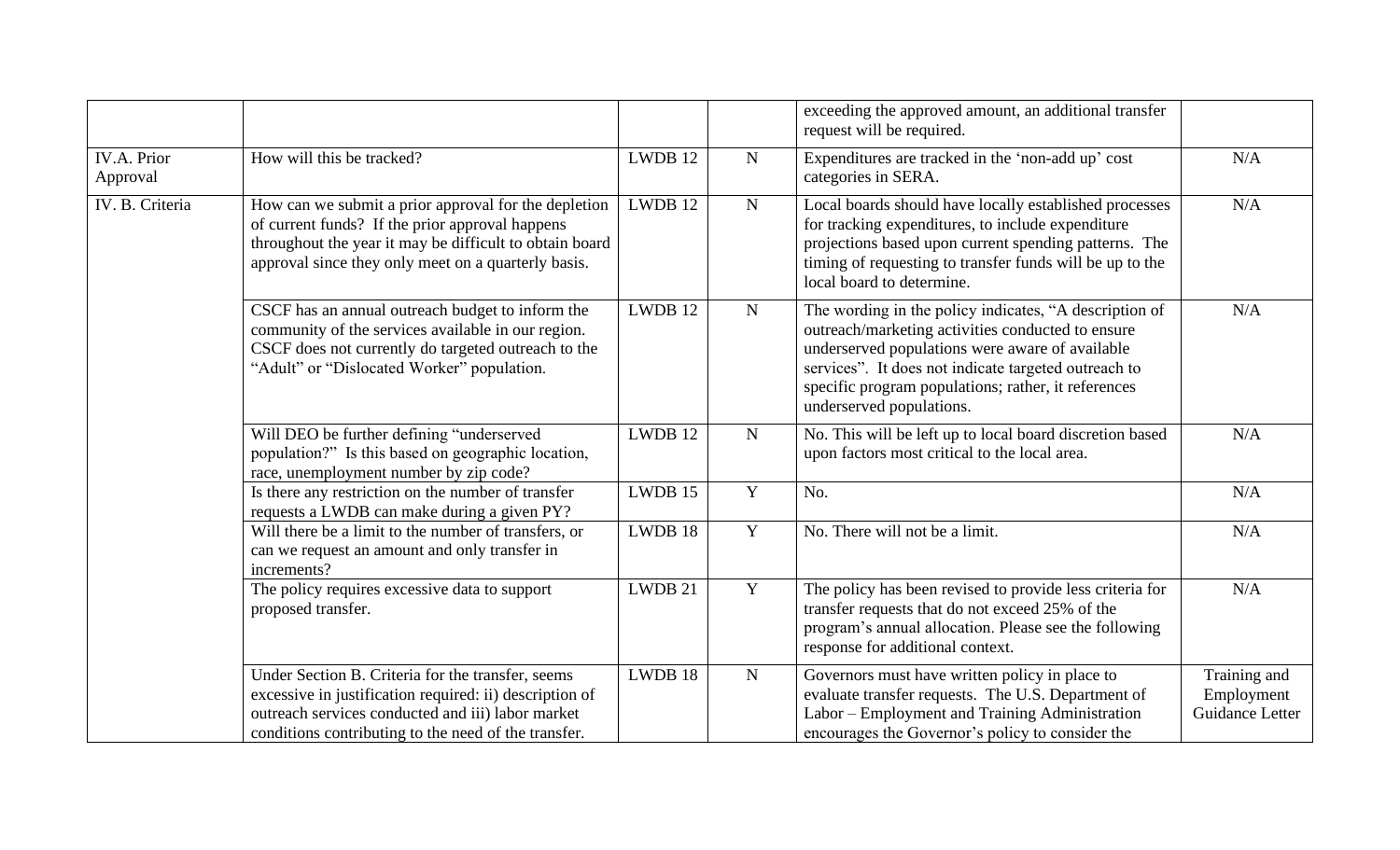|                                                                   | Why is the state being so restrictive when the Federal<br>Law allows the flexibility to use these funds<br>interchangeably? The timing for the requests to DEO<br>will be based on the number and eligibility of the<br>clients at any given time period. Any delay could<br>result in some people not being served in a timely<br>manner.                                                                                                                                                                                                                                                     | LWDB 24                       |             | employment and service needs of the local area (both<br>job seekers and employers), current labor market<br>information and demographics, consistency with<br>broader strategies in the local plan, meeting the local<br>area's negotiated levels of performance, and any other<br>considerations the Governor considers necessary to<br>determine the appropriateness of a transfer.                                                                                                                                                                                                                                                                                                                                                                                               | (TEGL) No. 19-<br>16                            |
|-------------------------------------------------------------------|------------------------------------------------------------------------------------------------------------------------------------------------------------------------------------------------------------------------------------------------------------------------------------------------------------------------------------------------------------------------------------------------------------------------------------------------------------------------------------------------------------------------------------------------------------------------------------------------|-------------------------------|-------------|-------------------------------------------------------------------------------------------------------------------------------------------------------------------------------------------------------------------------------------------------------------------------------------------------------------------------------------------------------------------------------------------------------------------------------------------------------------------------------------------------------------------------------------------------------------------------------------------------------------------------------------------------------------------------------------------------------------------------------------------------------------------------------------|-------------------------------------------------|
| IV. B. Criteria                                                   | What if the request is urgent or the LWDB is in an<br>emergency situation? Is there any flexibility for<br>contingency plans on the approval process? Our<br>board meets once per quarter. We would likely<br>project and submit a request in the beginning of the<br>PY based on available data but wanted to see what, if<br>any, flexibility there would be for this process.                                                                                                                                                                                                               | LWDB 15                       | $\mathbf N$ | Local boards should have locally established processes<br>for handling emergency or time-sensitive situations,<br>issues or decisions that require the board's action.<br>Examples of such locally established processes may<br>include, emergency meetings, or by-laws that delegate<br>certain authorities to the Executive Committee and/or<br>Board Chair in certain situations.                                                                                                                                                                                                                                                                                                                                                                                                | N/A                                             |
|                                                                   | It is difficult to determine the number of participants<br>to be served for the prior approval.                                                                                                                                                                                                                                                                                                                                                                                                                                                                                                | LWDB 18                       | $\mathbf N$ | The local board may provide its best estimates<br>regarding the requested data.                                                                                                                                                                                                                                                                                                                                                                                                                                                                                                                                                                                                                                                                                                     | N/A                                             |
| IV. C. DEO Annual<br>Prior Approval<br>Request Form and<br>Review | Why does the prior approval require board chair<br>signature? Prior approvals for Capital expenditures<br>don't require board chair signature. The process of<br>transferring funding to serve Adult and Dislocated<br>Workers is an operational process rather than a board<br>strategy.<br>The approval process seems excessive and proposes a<br>significant delay as our region Board meetings are<br>usually every other month.<br>The policy requires excessive approval (C. Request<br>must be voted and approved by entire board) and will<br>result in significant time requirements. | LWDB 12<br>LWDB 18<br>LWDB 21 | ${\bf N}$   | WIOA provides authority to transfer funds allocated to<br>the local area to the <u>local board</u> , if approved by the<br>Governor (delegated to DEO). The signature of the<br>board chair indicates the local board's involvement in,<br>and approval of, the request to transfer funds.<br>In contrast, the manner in which Adults and Dislocated<br>Workers are served in the local area should be part of<br>the local board's strategy as outlined in the local plan.<br>Whereas, the <i>function</i> of transferring funds from one<br>program to another may be operational in nature, the<br>local board must ensure the <i>decision</i> to transfer one<br>program's funds for the other program's activities is<br>consistent with broader strategies in the local plan. | WIOA Sec. 133<br>(b) $(4)$<br><b>TEGL 19-16</b> |
|                                                                   | Fourth quarter transfer requests may be problematic                                                                                                                                                                                                                                                                                                                                                                                                                                                                                                                                            | LWDB 19                       | ${\bf N}$   | Yes. Proof of such delegation must accompany the                                                                                                                                                                                                                                                                                                                                                                                                                                                                                                                                                                                                                                                                                                                                    | N/A                                             |
|                                                                   | for boards due to the timing of board meetings and                                                                                                                                                                                                                                                                                                                                                                                                                                                                                                                                             |                               |             | request, when needed.                                                                                                                                                                                                                                                                                                                                                                                                                                                                                                                                                                                                                                                                                                                                                               |                                                 |